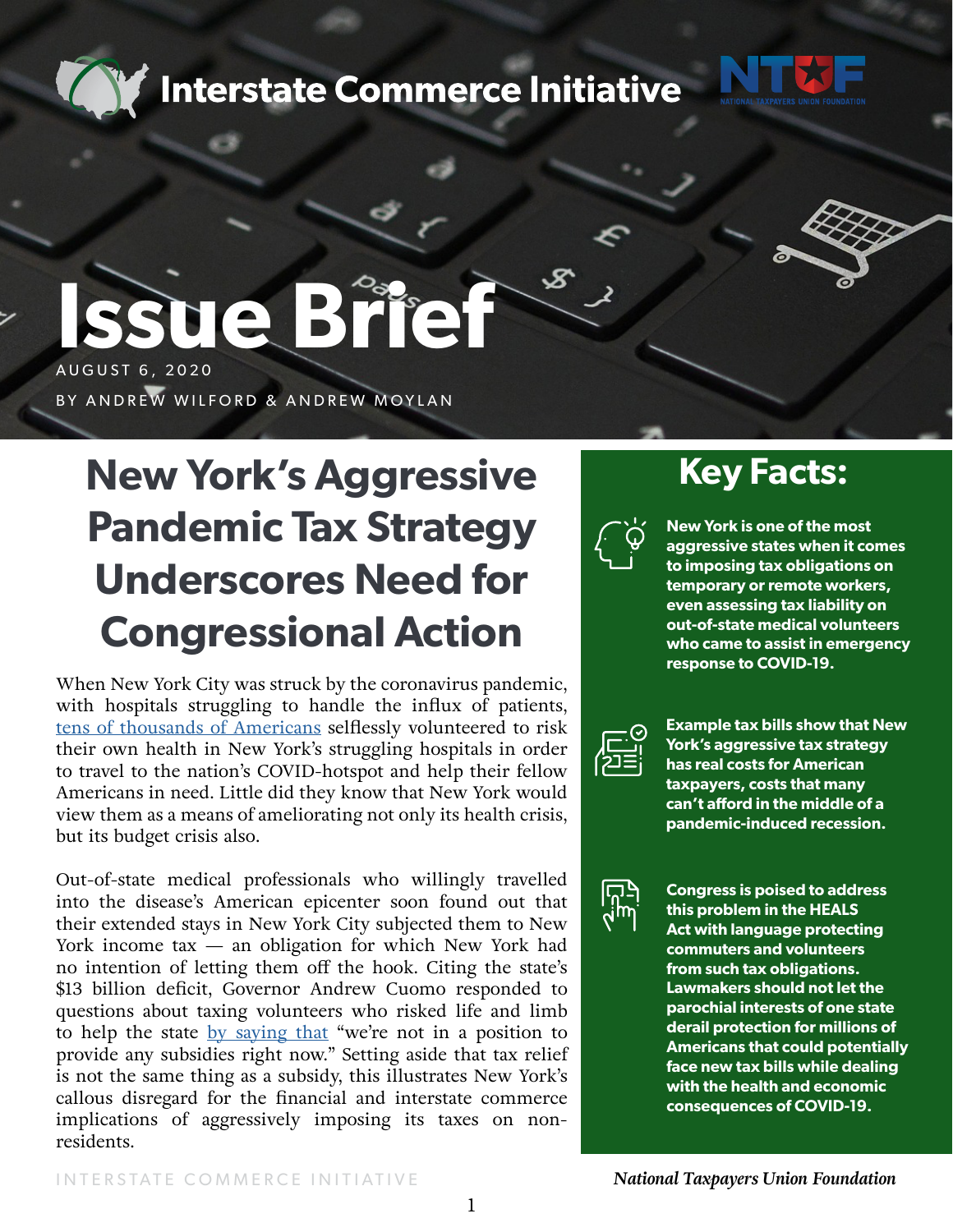Cuomo was referring to a state law that targets out-of-state workers with New York State income tax obligations for work they performed in the Empire State. This applies both to workers traveling to the state for emergency response and also to those commuting into New York from nearby states.

And while the callous rigidity of New York State tax law may have come to a surprise to volunteer healthcare workers or commuters, the state's reputation as one of the most aggressive tax revenue pursuers is well-earned. New York pioneered the idea of so-called "[convenience of the employer"](https://www.realclearmarkets.com/articles/2020/04/27/the_dangerous_tax_implication_of_tele-working_490075.html) rules, legal monstrosities by which the state asserts a claim to the income of employees working remotely out of state for an in-state business so long as the work could *conceivably* have been performed in-state. In other words, if your work from home is not a matter of absolute necessity, you're on the hook for New York taxes anyway.

In [a previous NTUF paper,](https://www.ntu.org/foundation/detail/dont-let-covid-remote-work-become-a-tax-trap) we took a bird's-eye view of the ways in which COVID-related remote work could affect taxpayers. In this analysis, we will focus specifically on one state, New York, that has managed to stand out from the crowd due to its commitment to aggressively enforcing its tax rules on non-residents, including its neighboring states and volunteers from across the country.

For years, Congressional efforts to fix this problem have been stymied in no small part by New York lawmakers, including Senate Minority Leader Chuck Schumer. Legislation called the "Mobile Workforce Income Tax Simplification Act" has passed the House of Representatives not just by a strong bipartisan majority but in fact by voice vote in the 112th, 114th, and 115th Congresses. This bill would establish a uniform standard prohibiting states from imposing income tax on non-residents until they surpassed 30 days of work in the state. In each case, despite overwhelming support from the House, the Senate failed to advance the bill or attach it to another vehicle in part due to parochial concerns on the part of the New York delegation.

This analysis will look at some selected examples that illustrate how New York's aggressive tax policies towards out-of-state remote and volunteer workers can impact the tax bills of Americans subjected to them.

| Example 1: A registered nurse (RN) from Tennessee who volunteered to travel to New York City for<br>three months during its healthcare crisis. |                                                                              |
|------------------------------------------------------------------------------------------------------------------------------------------------|------------------------------------------------------------------------------|
| Tax information: Making the Tennessee mean salary for<br>RNs of \$62,570, single filer, no children.                                           | 2020 Tennessee income tax obligation: \$0 (no state<br>income tax)           |
|                                                                                                                                                | 2020 New York income tax obligation: \$776                                   |
|                                                                                                                                                | <b>Total: \$776</b>                                                          |
|                                                                                                                                                | 2020 income tax obligation if liable only for Tennessee<br>income taxes: \$0 |
|                                                                                                                                                | Increased 2020 income tax obligation: \$776                                  |

#### **Selected Examples of Hypothetical Taxpayers Subjected to NY State Income Taxes**

Tennessee isn't known as the "Volunteer State" for nothing, and many Tennesseeans were among those out-of-state healthcare professionals who travelled to New York City to aid with its healthcare crisis. Yet because Tennessee is a state without an income tax, this could potentially subject such volunteers to an even bigger shock when New York revenue officials come calling.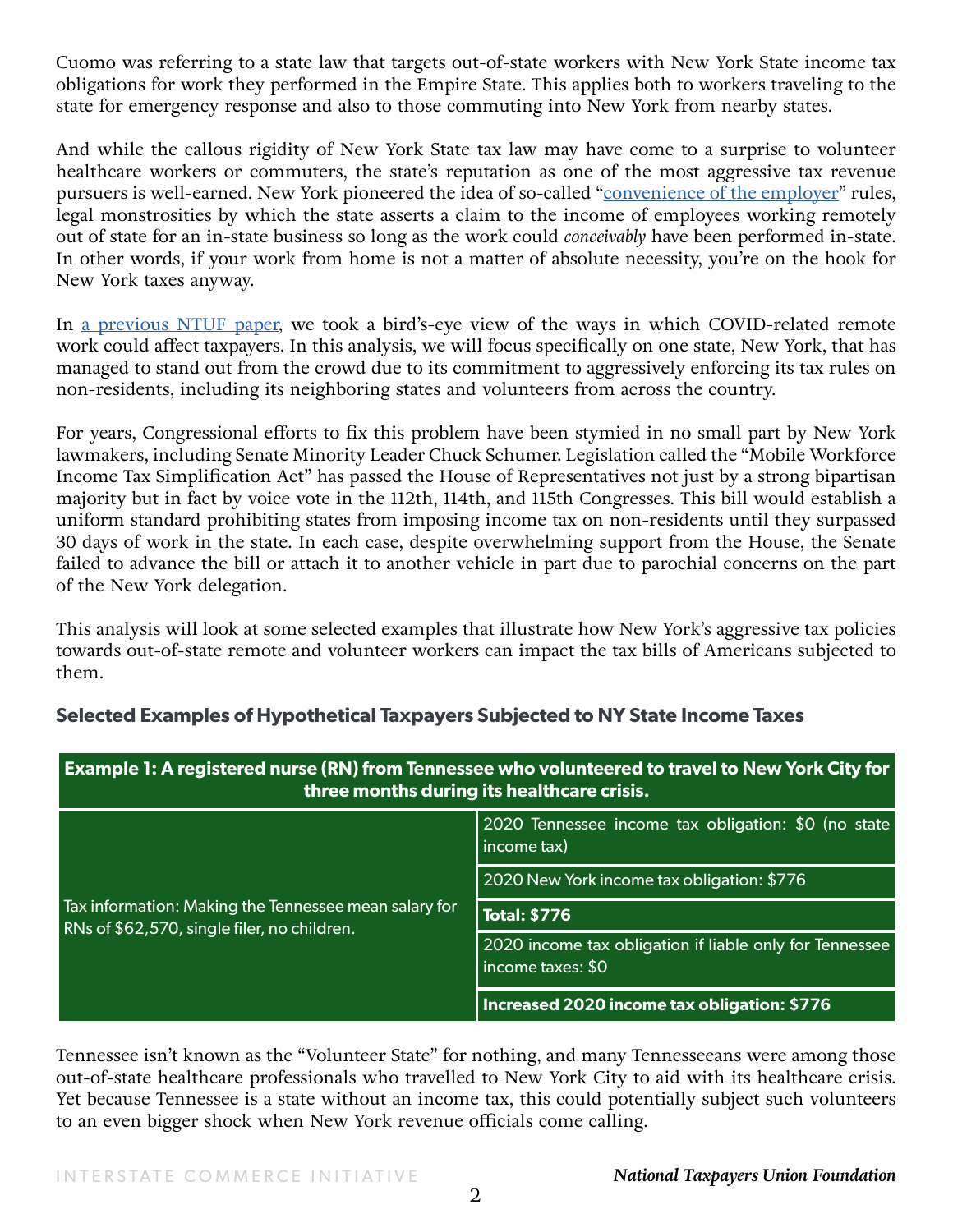Though the emergency physician in the next example takes a larger hit in dollar terms, this RN loses a far more significant portion of his income to New York's targeted tax than the emergency physician would. The \$776 tax increase faced by the RN represents 1.2 percent of his annual income, while the emergency physician in Example 2 faces a tax hike of 0.7 percent of his total income, or \$1,223,

While there is some logic to assessing New York tax to income sourced to New York, that logic breaks down when considering the circumstances of an emergency response during a pandemic. Most volunteers traveling to the state were doing so for humanitarian reasons, not for the purpose of expanding or seeking out new business. In fact, it's likely that few considered the tax implications at all, since such matters (rightly) take a back seat to the medical necessity of a massive COVID outbreak. In a presidentially-declared emergency such as this, volunteers should have the confidence to provide their help without fear of big tax bills. Aggressively imposing tax on work they perform in the state could act as a severe disincentive for future volunteer travel, not to mention simply offending the conscience.

Tennessee is also notable because its representatives in Congress have been active in attempting to address New York's tax treatment of its volunteer workers. Rep. Scott DesJarlais (R-TN) has introduced [H.R. 6970](https://www.congress.gov/bill/116th-congress/house-bill/6970/), the Prevent Restrictions on Volunteers' Incomes During Emergencies (PROVIDE) Act, which would make states that tax volunteer workers' incomes during the period of national emergency ineligible for federal disaster relief funds.

| <b>Example 2: An emergency medicine physician from Mississippi who volunteered to</b><br>travel to New York City for three months during its healthcare crisis. |                                                                                            |  |
|-----------------------------------------------------------------------------------------------------------------------------------------------------------------|--------------------------------------------------------------------------------------------|--|
| Tax information: Making the Mississippi<br>mean salary for emergency medicine<br>physicians of \$171,050, married filing<br>jointly filer with two children.    | 2020 Mississippi income tax obligation<br>(including credit for NY taxes paid):<br>\$6,355 |  |
|                                                                                                                                                                 | 2020 New York income tax obligation:<br>\$2,231                                            |  |
|                                                                                                                                                                 | <b>Total: \$8,586</b>                                                                      |  |
|                                                                                                                                                                 | 2020 income tax obligation if liable only<br>for Mississippi income taxes: \$7,363         |  |
|                                                                                                                                                                 | Increased 2020 income tax obligation:<br>\$1,223                                           |  |

Example 2 shows a hypothetical example of an emergency medicine physician who travelled from thenlightly-hit Mississippi to New York City during the city's crisis period. Making the mean Mississippi salary of \$171,050 for emergency medicine physicians, about \$8,000 less than the mean salary for the same position in New York, this Mississippian would still be subjected to New York income taxes for the period she spent in New York.

Because of this, just a three-month period of Good Samaritanism would earn this volunteer emergency medicine physician an income tax bill that is \$1,223 higher due to New York's targeting. It's notable that while this taxpayer would feel that loss, the \$2,231 she paid to New York state would be next to meaningless against a \$13 billion budget hole. If all of the estimated 25,000 out-of-state medical volunteers who came to New York during its healthcare crisis paid this much in taxes (an unlikely prospect), it would still net New York just a measly \$43.7 million, closing just 0.43 percent of the state's deficit, while doing untold harm to prospects for future volunteerism.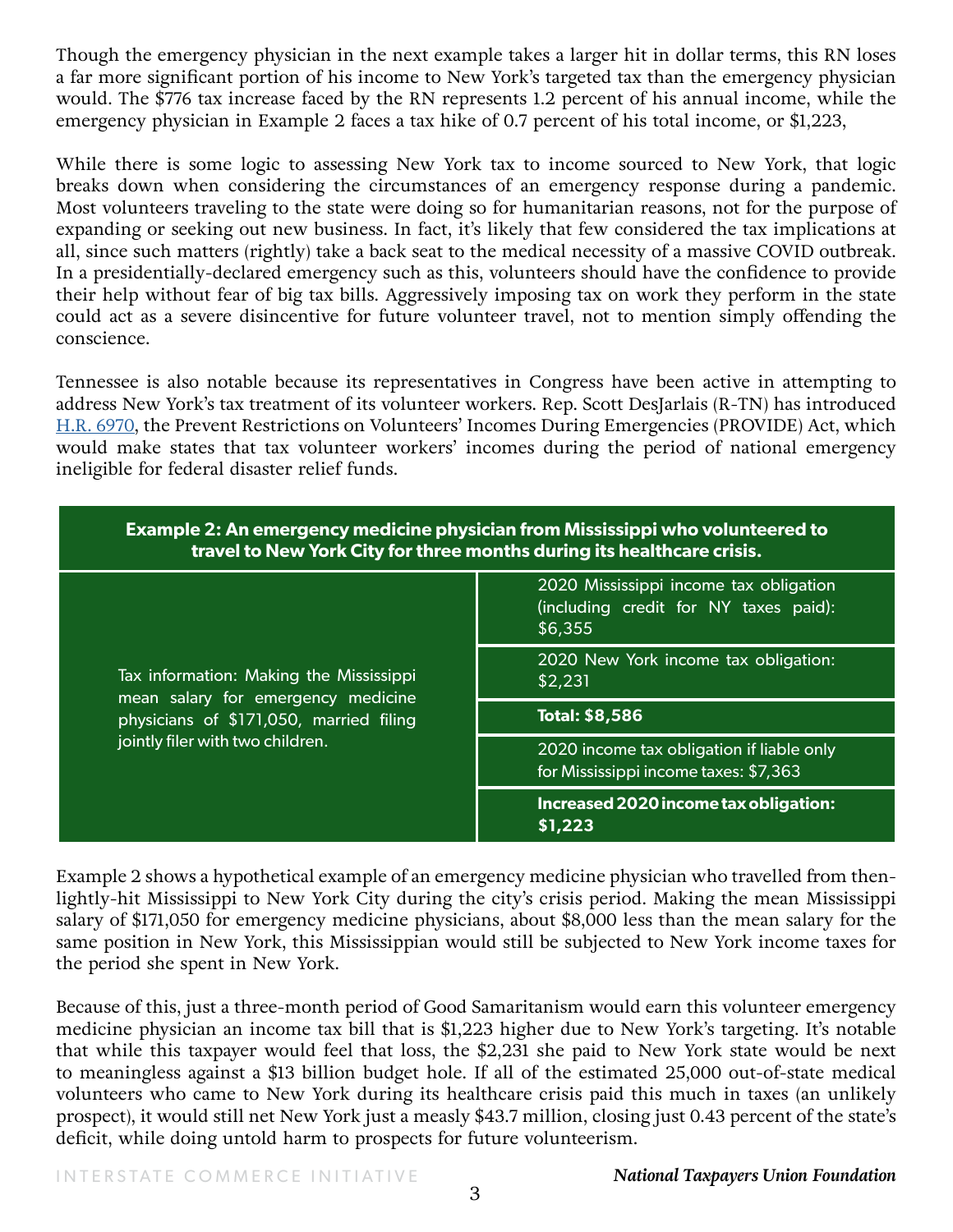The implicit tradeoff when living in a higher-tax state is that the taxpayer paying into it receives a more expansive government in return, which theoretically offers greater services. Part of the beauty of the American federal system is that Americans can choose, to a degree, whether they wish to live in a state with lower taxes and a smaller government, or a state with higher taxes and a larger government.

Yet this hypothetical emergency medicine physician would receive very few of the supposed benefits of a high-tax state during her time in New York. The physician would benefit not at all from New York's spending on public schools or higher education. Should she lose her job, she would receive unemployment benefits from Mississippi, not New York — meaning that she could expect to receive a weekly benefit of  $235$  a week, not the New York [maximum of \\$504](https://labor.ny.gov/benefit-rate-calculator/).

| <b>Example 3: An HR assistant from Connecticut working for an essential business based in New</b><br>York, allowed to work remotely after March 31. |                                                                                               |
|-----------------------------------------------------------------------------------------------------------------------------------------------------|-----------------------------------------------------------------------------------------------|
| Tax information: Making the New York mean salary for HR<br>assistants of \$42,620, single filer with no children.                                   | 2020 Connecticut income tax obligation: \$1,373                                               |
|                                                                                                                                                     | 2020 New York income tax obligation: \$1,863                                                  |
|                                                                                                                                                     | <b>Total: \$3,236</b>                                                                         |
|                                                                                                                                                     | 2020 Connecticut income tax obligation without<br>"convenience of the employer" rule: \$1,373 |
|                                                                                                                                                     | 2020 New York income tax obligation<br>without<br>"convenience of the employer" rule: \$466   |
|                                                                                                                                                     | Total 2020 income tax obligation without "convenience<br>of the employer" rule: \$1,839       |
|                                                                                                                                                     | Increased 2020 income tax obligation: \$1,397                                                 |

Example 3 is distinct from the first two examples in that it concerns an employee who worked in New York state prior to the onset of the pandemic. Unlike the first two examples, where non-residents traveled *into* New York to perform work, the employee described in Example 3 went the other direction, no longer traveling into the state at all and instead performing work from home in Connecticut.

Yet the employee in this example works for an essential business, which means that his office was allowed to remain open. In the interest of safety, his business allowed him to shift to remote work at his Connecticut home at the end of March, following public health guidelines recommending that businesses limit in-person work only to where it is absolutely necessary.

Yet because of the convenience of the employer rule, New York could claim every dime of income the HR assistant earned through the year, whether performed in New York or Connecticut. Ironically, it would be the HR assistant's employer's status as an essential business that would enable New York to do this.

Because the HR assistant's office was allowed to remain open, New York could assert that it was a matter of "convenience" and not necessity that the manager work from home. New York's interpretation could be that the HR assistant shifted to remote work at the "convenience" of the employer — even though the business was following recommendations for social distancing in doing so.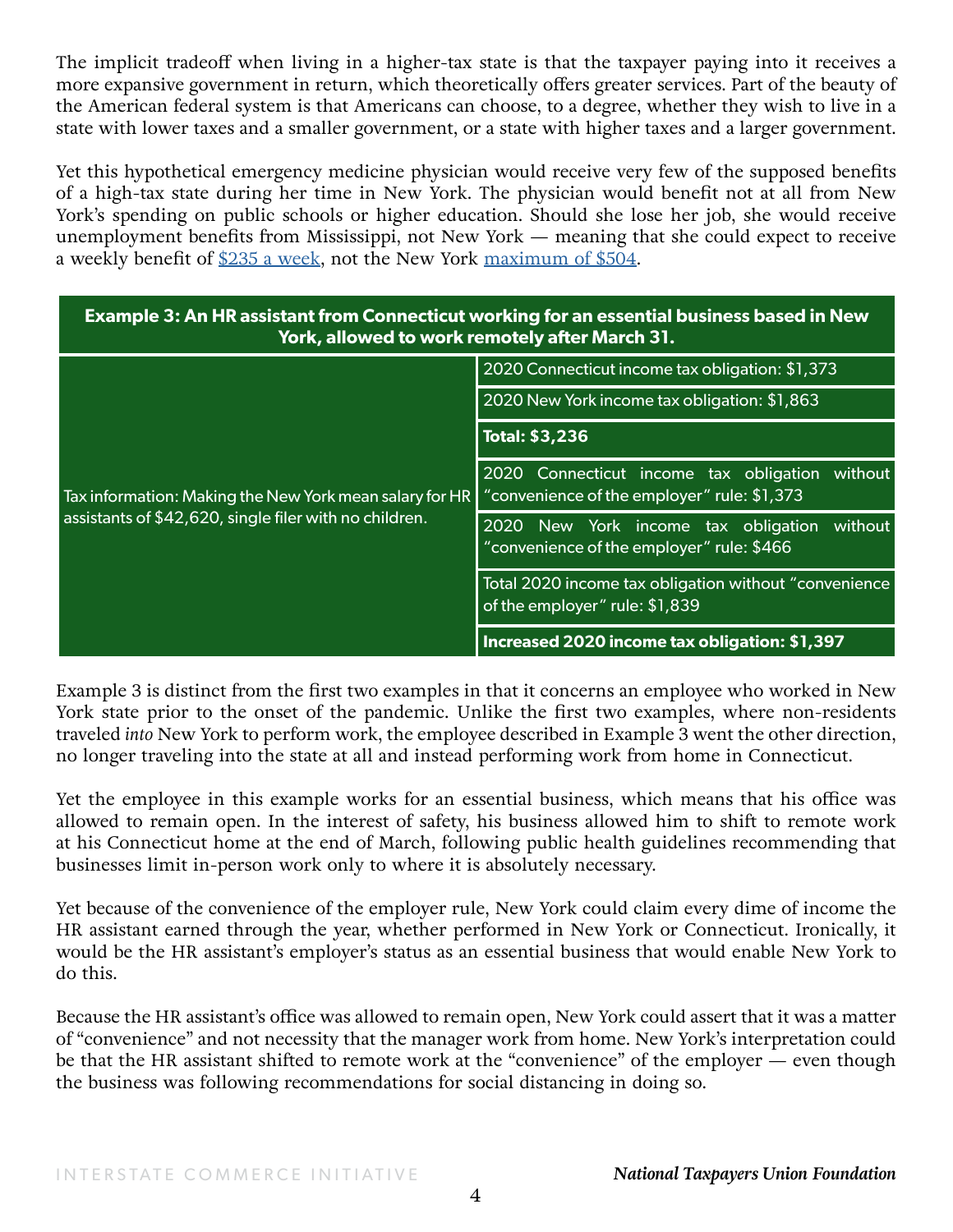As a result of the convenience of the employer rule, the HR assistant could face a tax bill that is over 75 percent higher than it would be without the rule. Connecticut allows a tax credit for income earned in other states, but the taxpayer must be physically working in the other state to qualify for this credit — as a result, the HR assistant might receive a credit only for income earned during the three months prior to switching to Connecticut-based remote work.

The HR assistant would therefore receive a \$458 credit for taxes paid to New York, $^1$  but would be liable for Connecticut income tax for the remaining 9 months of 2020. New York, meanwhile, could claim taxes on the employee's income for the full year, despite the fact that the employee worked a mere 3 months in the state. This means that what should be an \$1,839 state tax bill on \$42,620 of income, a tax rate just over 4 percent, jumps to a \$3,236 state tax bill, or 7.6 percent.

| <b>Example 4: A Computer Information Systems (CIS) manager from Connecticut working for an</b><br>essential business based in New York City, allowed to work remotely after March 31. |                                                                                                                                       |  |
|---------------------------------------------------------------------------------------------------------------------------------------------------------------------------------------|---------------------------------------------------------------------------------------------------------------------------------------|--|
| Example 4: A Computer Information Systems (CIS)<br>manager from Connecticut working for an essential<br>business based in New York City, allowed to work<br>remotely after March 31.  | Tax information: Making the New York mean salary for<br>CIS managers of \$190,390, married filing jointly filer<br>with one child.    |  |
|                                                                                                                                                                                       | 2020 Connecticut income tax obligation: \$7,208<br>(including credit for NY taxes paid)                                               |  |
|                                                                                                                                                                                       | 2020 New York income tax obligation: \$9,455                                                                                          |  |
|                                                                                                                                                                                       | <b>Total: \$16,663</b>                                                                                                                |  |
|                                                                                                                                                                                       | 2020 Connecticut income tax obligation without<br>"convenience of the employer" rule: \$7,208 (including<br>credit for NY taxes paid) |  |
|                                                                                                                                                                                       | 2020 New York income tax obligation without<br>"convenience of the employer" rule: \$2,364                                            |  |
|                                                                                                                                                                                       | Total 2020 income tax obligation without "convenience<br>of the employer" rule: \$9,571                                               |  |
|                                                                                                                                                                                       | Increased 2020 income tax obligation: \$7,092                                                                                         |  |

In this example, a computer information systems manager from Connecticut that ordinarily works in a New York City office is allowed to work from home during the worst of the COVID-19 outbreak. Without New York's convenience of the employer rule, this shift to remote work would mean that the CIS manager in question would source just the three months of in-person work prior to the pandemic's onset to New York, while the next nine months would shift to being Connecticut-sourced (assuming the period of remote work continued through the end of the year).

If New York took this approach, the CIS manager would pay New York taxes on his full \$190,390 salary, for a total tax bill of \$9,455. Connecticut, meanwhile, would assess his tax liability at \$9,571, only providing a tax credit for income earned while physically working in New York, or \$2,364. The moment the employee in question shifted to working remotely in Connecticut, he began to face taxes on two states at once.

<sup>1</sup> Connecticut's tax credit for taxes paid to other states is the lesser of the value of the tax paid to the other state or Connecticut tax on that income. Connecticut tax on the income sourced to New York is \$8 lower than New York tax on this income would be, or \$458, thus the value of the credit.